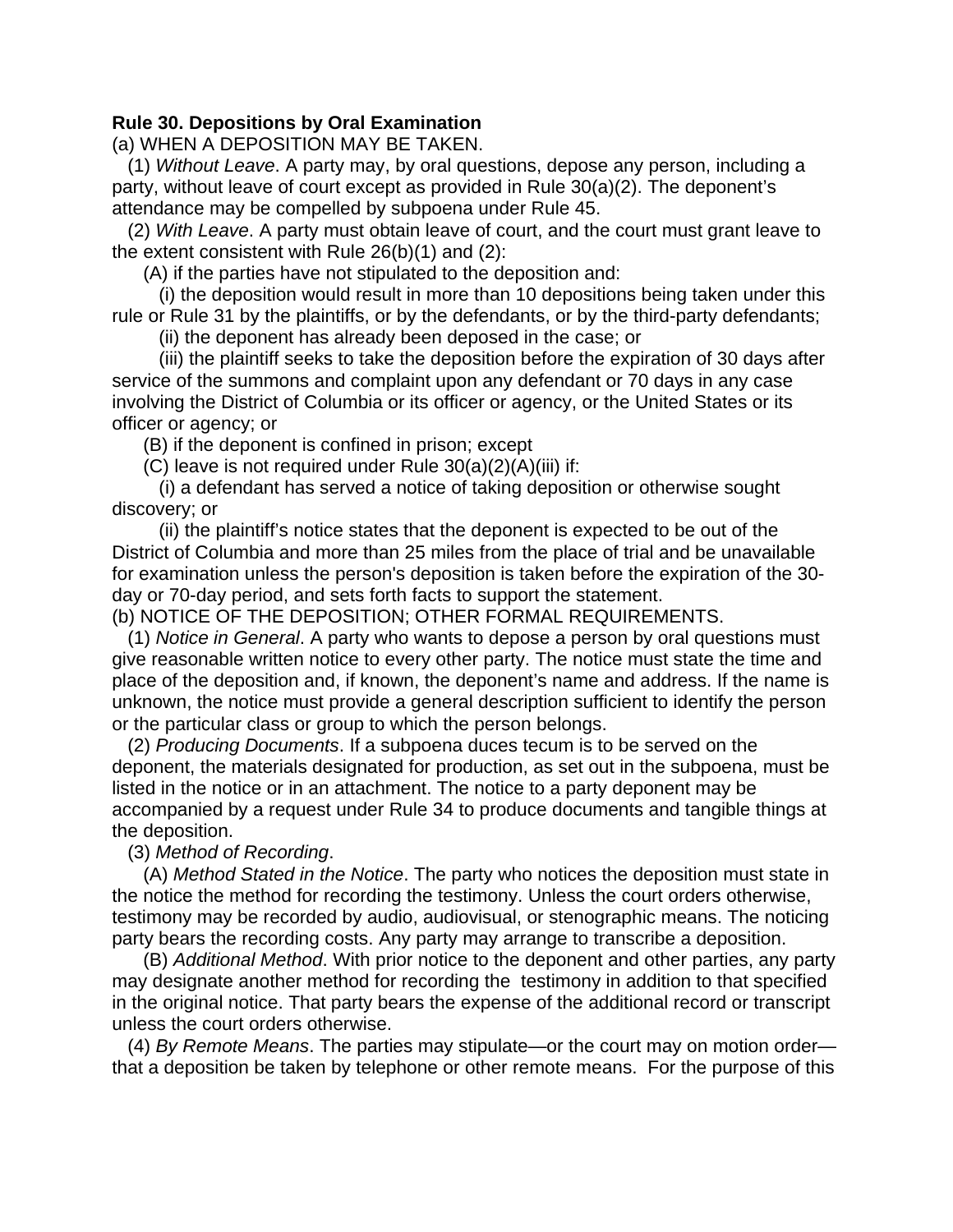rule and Rules 28(a), 37(a)(2), and 37(b)(1), the deposition takes place in the District of Columbia and where the deponent answers the questions.

(5) *Officer's Duties*.

 (A) *Before the Deposition*. Unless the parties stipulate otherwise, a deposition must be conducted before an officer appointed or designated under Rule 28. The officer must begin the deposition with an on-the-record statement that includes:

(i) the officer's name and business address;

(ii) the date, time, and place of the deposition;

(iii) the deponent's name;

(iv) the officer's administration of the oath or affirmation to the deponent; and

(v) the identity of all persons present.

 (B) *Conducting the Deposition; Avoiding Distortion*. If the deposition is recorded nonstenographically, the officer must repeat the items in Rule 30(b)(5)(A)(i)–(iii) at the beginning of each unit of the recording medium. The deponent's and attorneys' appearance or demeanor must not be distorted through recording techniques.

 (C) *After the Deposition*. At the end of the deposition, the officer must state on the record that the deposition is complete and must set out any stipulations made by the attorneys about custody of the transcript or recording and of the exhibits, or about other pertinent matters.

 (6) *Notice or Subpoena Directed to an Organization*. In its notice or subpoena, a party may name as the deponent a public or private corporation, a partnership, an association, a governmental agency, or other entity and must describe with reasonable particularity the matters for examination. The named organization must then designate one or more officers, directors, or managing agents, or designate other persons who consent to testify on its behalf; and it may set out the matters on which each person designated will testify. A subpoena must advise a nonparty organization of its duty to make this designation. The persons designated must testify about information known or reasonably available to the organization. Rule 30(b)(6) does not preclude a deposition by any other procedure allowed by these rules.

(c) EXAMINATION AND CROSS-EXAMINATION; RECORD OF THE EXAMINATION; OBJECTIONS; WRITTEN QUESTIONS.

 (1) *Examination and Cross-Examination*. The examination and cross-examination of a deponent proceed as they would at trial under the provisions of Rule 43(c). After putting the deponent under oath or affirmation, the officer must record the testimony by the method designated under Rule 30(b)(3)(A). The testimony must be recorded by the officer personally or by a person acting in the presence and under the direction of the officer.

 (2) *Objections*. An objection at the time of the examination—whether to evidence, to a party's conduct, to the officer's qualifications, to the manner of taking the deposition, or to any other aspect of the deposition—must be noted on the record, but the examination still proceeds; the testimony is taken subject to any objection. An objection must be stated concisely in a nonargumentative and nonsuggestive manner. A person may instruct a deponent not to answer only when necessary to preserve a privilege, to enforce a limitation ordered by the court, or to present a motion under Rule 30(d)(3).

 (3) *Participating Through Written Questions*. Instead of participating in the oral examination, a party may serve written questions in a sealed envelope on the party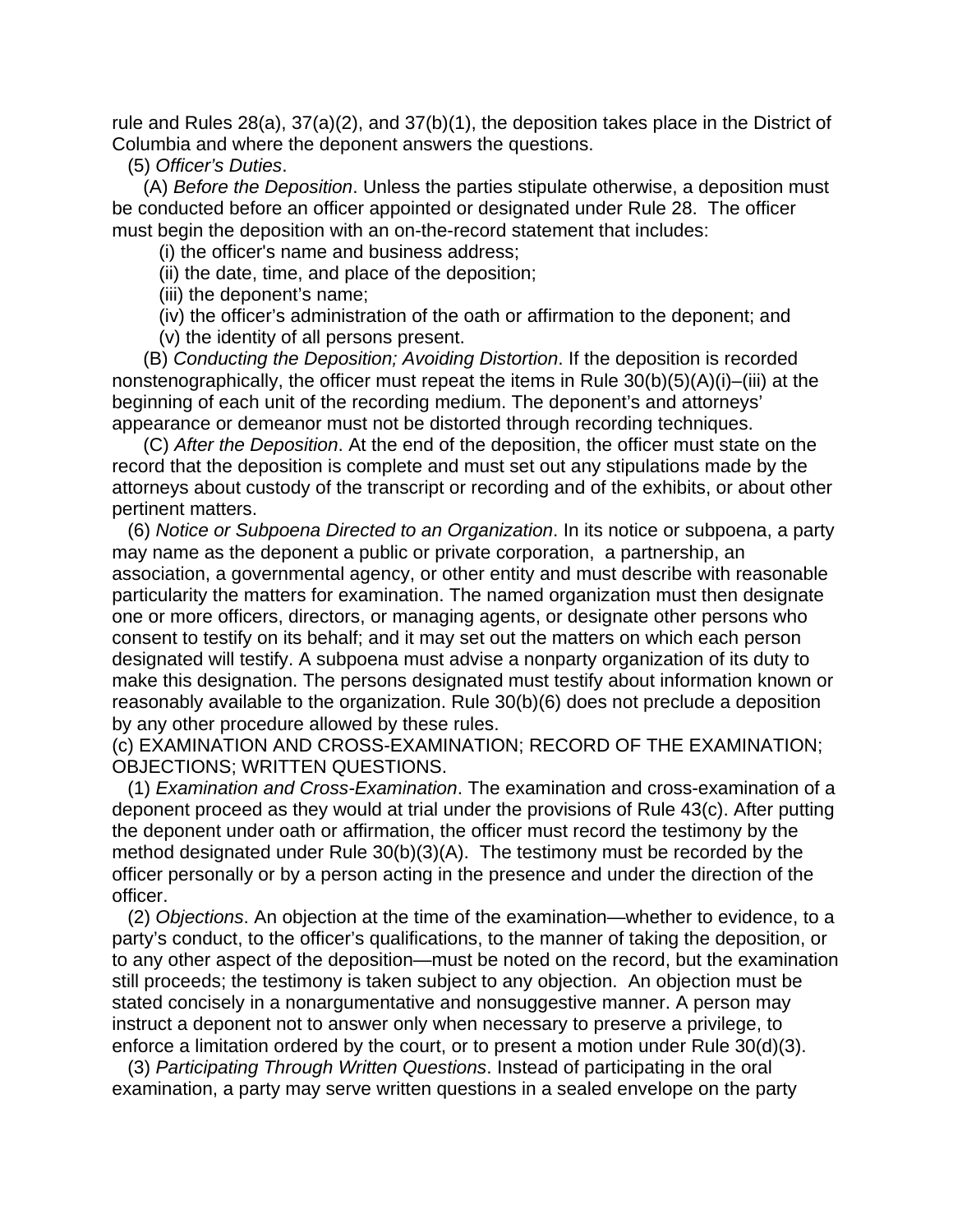noticing the deposition, who must deliver them to the officer. The officer must ask the deponent those questions and record the answers verbatim.

(d) DURATION; SANCTION; MOTION TO TERMINATE OR LIMIT.

 (1) *Duration*. Unless otherwise stipulated or ordered by the court, a deposition is limited to one day of 7 hours. The court must allow additional time consistent with Rule 26(b)(1) and (2) if needed to fairly examine the deponent or if the deponent, another person, or any other circumstance impedes or delays the examination.

 (2) *Sanction*. The court may impose an appropriate sanction—including the reasonable expenses and attorney's fees incurred by any party—on a person who impedes, delays, or frustrates the fair examination of the deponent.

(3) *Motion to Terminate or Limit.* 

 (A) *Grounds*. At any time during a deposition, the deponent or a party may move to terminate or limit it on the ground that it is being conducted in bad faith or in a manner that unreasonably annoys, embarrasses, or oppresses the deponent or party. The motion may be filed in this court or the court in the jurisdiction where the deposition is being taken. If the objecting deponent or party so demands, the deposition must be suspended for the time necessary to obtain an order.

 (B) *Order*. The court may order that the deposition be terminated or may limit its scope and manner as provided in Rule 26(c). If terminated, the deposition may be resumed only by order of this court, except as provided in Rule 45(e).

 (C) *Award of Expenses*. Rule 37(a)(5) applies to the award of expenses. (e) REVIEW BY THE WITNESS; CHANGES.

 (1) *Review; Statement of Changes*. On request by the deponent or a party before the deposition is completed, the deponent must be allowed 30 days after being notified by the officer that the transcript or recording is available in which:

(A) to review the transcript or recording; and

 (B) if there are changes in form or substance, to sign a statement listing the changes and the reasons for making them.

 (2) *Changes Indicated in the Officer's Certificate*. The officer must note in the certificate prescribed by Rule 30(f)(1) whether a review was requested and, if so, must attach any changes the deponent makes during the 30-day period. (f) CERTIFICATION AND DELIVERY; EXHIBITS; COPIES OF THE TRANSCRIPT OR

RECORDING; FILING.

 (1) *Certification and Delivery*. The officer must certify in writing that the witness was duly sworn and that the deposition accurately records the witness's testimony. The certificate must accompany the record of the deposition. Unless the court orders otherwise, the officer must seal the deposition in an envelope or package bearing the title of the action and marked "Deposition of [witness's name]" and must promptly send it to the attorney who arranged for the transcript or recording. The officer must comply with the requirements of Rule 5(d) for the processing of such materials. If the deposition is recorded by other than stenographic means, the storage media must be clearly identified with the name of the deponent, the date of the deposition, and the title of the action. The attorney must store it under conditions that will protect it against loss, destruction, tampering, or deterioration.

(2) *Documents and Tangible Things*.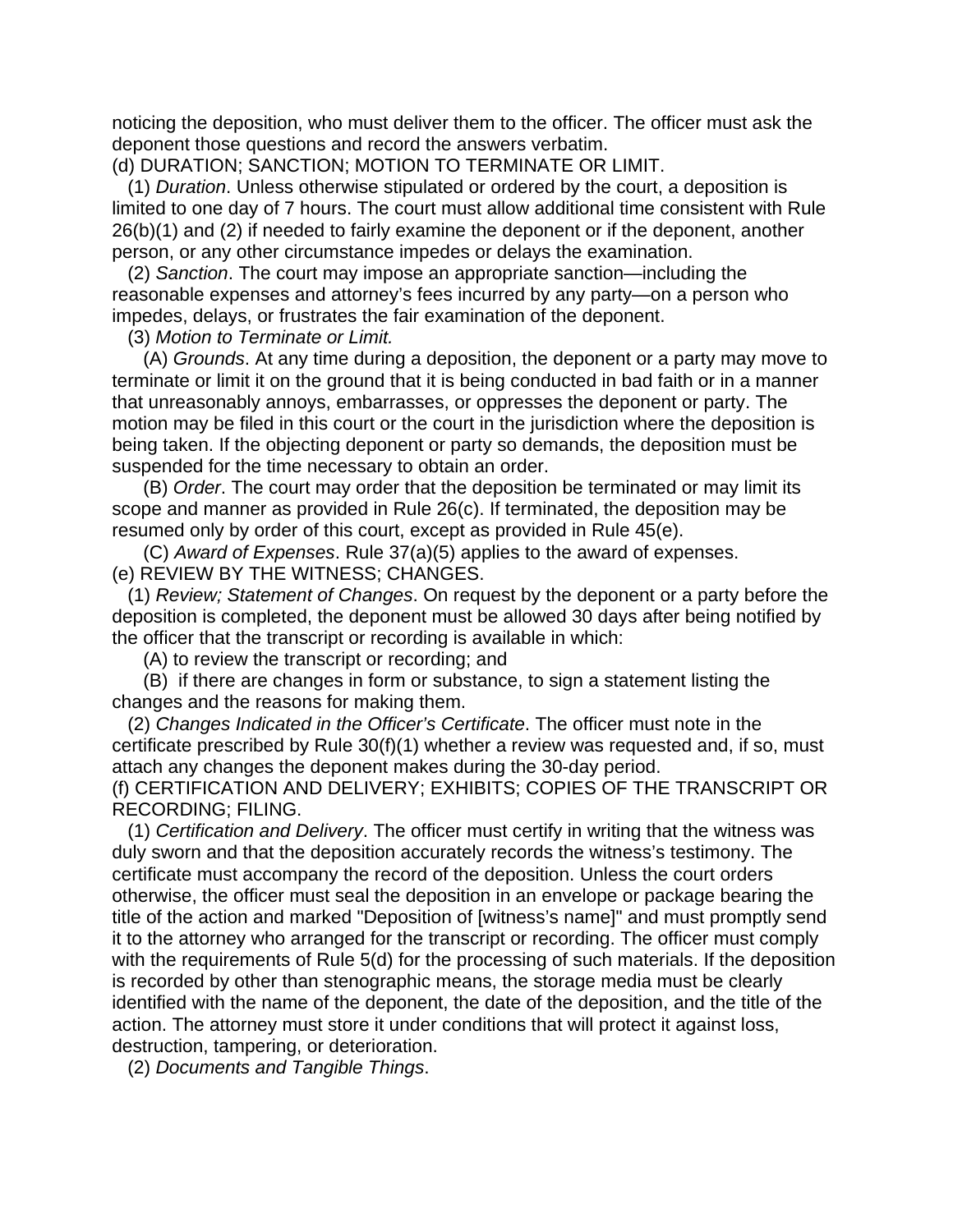(A) *Originals and Copies*. Documents and tangible things produced for inspection during a deposition must, on a party's request, be marked for identification and attached to the deposition. Any party may inspect and copy them. But if the person who produced them wants to keep the originals, the person may:

 (i) offer copies to be marked, attached to the deposition, and then used as originals—after giving all parties a fair opportunity to verify the copies by comparing them with the originals; or

 (ii) give all parties a fair opportunity to inspect and copy the originals after they are marked—in which event the originals may be used as if attached to the deposition.

 (B) *Order Regarding the Originals*. Any party may move for an order that the originals be attached to the deposition pending final disposition of the case.

 (3) *Copies of the Transcript or Recording*. Unless otherwise stipulated or ordered by the court, the officer must retain the stenographic notes of a deposition taken stenographically or a copy of the recording of a deposition taken by another method. When paid reasonable charges, the officer must furnish a copy of the transcript or recording to any party or the deponent.

 (4) *Notice of Filing*. A party who files the deposition must promptly notify all other parties of the filing.

(g) FAILURE TO ATTEND A DEPOSITION OR SERVE A SUBPOENA; EXPENSES. A party who, expecting a deposition to be taken, attends in person or by an attorney may recover reasonable expenses for attending, including attorney's fees, if the noticing party failed to:

(1) attend and proceed with the deposition; or

 (2) serve a subpoena on a nonparty deponent, who consequently did not attend. (h) FILING TRANSCRIPTION OF DEPOSITION TAKEN BY NONSTENOGRAPHIC MEANS. If a party intends to use in the proceeding a deposition recorded by other than stenographic means, the person must have prepared a typewritten, verbatim transcript of testimony. The original transcription must not be filed with the court unless otherwise ordered. If so ordered, a copy must be served on all parties, at least 30 days before the proceeding.

## COMMENT TO 2017 AMENDMENTS

 This rule is substantially similar to *Federal Rule of Civil Procedure 30*, as amended in 2007 and 2015, except that: 1) the time period in subsection (a)(2)(A)(iii) reflects local practice; 2) exceptions to the restriction in subsection (a)(2)(A)(iii) have been moved to new subsection (a)(2)(C) and continue to reflect the 25-mile subpoena range of this court; 3) subsection (b)(4) provides that remote depositions taken by telephone are considered to have taken place in the District of Columbia and the location where the person answers the questions; 4) subsection (c)(1) refers to Rule 43(c) rather than the Federal Rules of Evidence; 5) subsection (d)(3) refers to depositions taken in Superior Court actions as well as those taken in the District of Columbia pursuant to the Uniform Interstate Depositions and Discovery Act; 6) subsection (f)(1) requires the officer to comply with Rule 5(d) regarding filing; and 7) section (h) retains the requirement that a party transcribe a deposition that was recorded by nonstenographic means if the party intends to use the deposition in the proceeding.